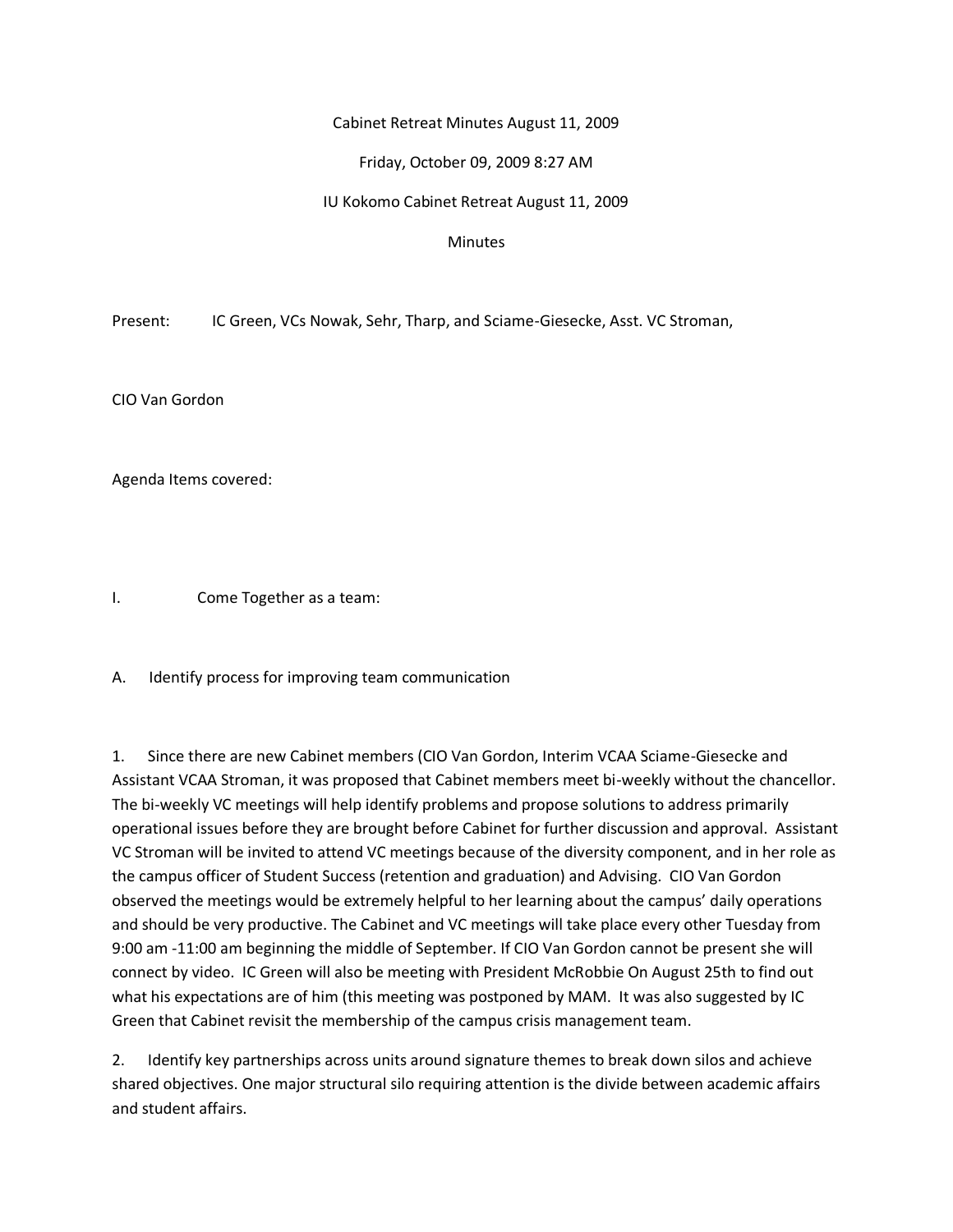3. To give the departments/faculty or schools the responsibility for budgeting RCB/RCM. Take a look at each school and see its potential. Deans need to get more involved. VC Tharp stated units and unit heads need to be held accountable. It was suggested that an RCM/RCB mode could be piloted in the School of Business. VCAA Sciame-Giesecke pointed out the current dean in Business is part-time and the current Arts and Science and Education deans are both interim. It was agreed this may not the best year to launch RCB, however, it was also agreed that the discussion of moving to an RCB model should continue and a plan for 2011 should be developed for submission to the new chancellor. VC Van Gordon suggested that we not look at structure as much when breaking down silos instead building a greater sense of community. For example open up classrooms for student to engage in some kind of gaming competition. IC Green reasserted that campus distinctiveness needs to be a theme. He noted that we need to identify areas and measures of distinctiveness in our highly competitive market to achieve our strategic goal of making IU Kokomo a destination campus. Others reported that students are telling their advisors they are being made to come to IU Kokomo because their parents can't afford to send them to Ball State or IU in Bloomington.

4. Creating a comprehensive plan for the first five to six weeks of the semester for new students would provide them with a greater connection to and understanding of the campus and their place in it. Currently our focus is on the first week of the semester. Students need more opportunities to gain a sense of belonging to the campus community.

5. We should use the FOE process to establish long-term connections among and between units and unit staff and faculty; establish more inclusive and responsive academic and student life structures that address the first six weeks of the freshman experience so students can develop a stronger sense of community with the campus and begin to see themselves as moving towards the goal of graduation.

## II. VC Nowak's presentation on Branding

# A. Digital signage:

VC Nowak gave a PowerPoint presentation indicating sites for the new digital signage. As the front foyer of the main building is considered a significant access point of the campus there will be a new "Welcome to IU Kokomo" sign installed. Some of the other changes that will be considered will be the relocation of the flags from the Student Common to give it a more collegiate feel. We will consulate with faculty and students on how to integrate the flags in other areas of the campus. Also, the Student Services departments will have new signage. The former chancellor's and faculty photos in the KC130B will be rearranged or moved to another location. Other campuses have designed and adopted distinctive signage for their campus. VC Sciame-Giesecke suggested that before the flags are removed from the Commons that we communicate this to the campus because they were paid for by a former faculty member. The Office of Communication and Marketing will manage the content and parameters of the digital signage. The new communication system will help eliminate clutter on the walls. This is only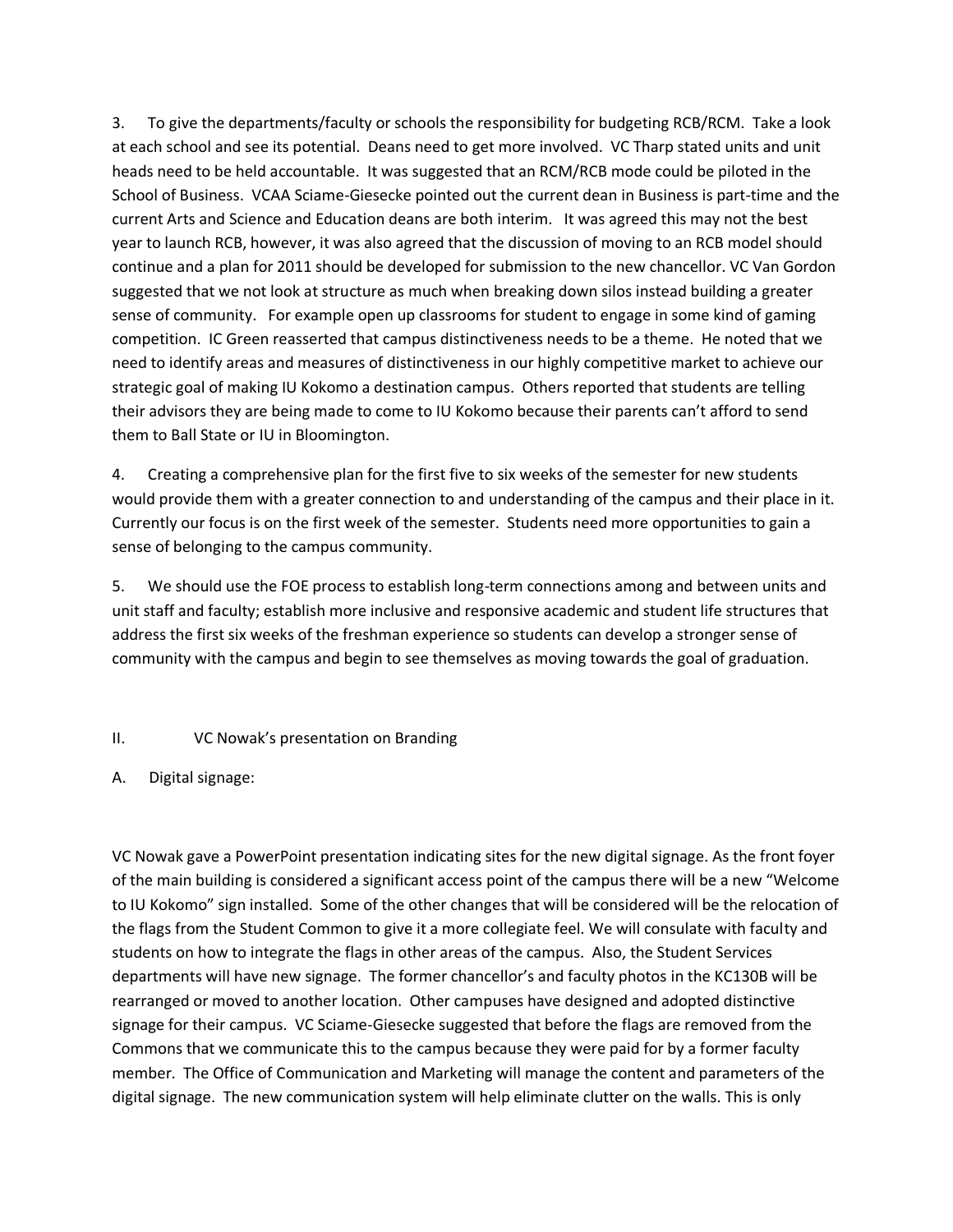stage one of the inclusion of a more digital look for the campus. Way finding signage will be deferred for consideration by the new chancellor, owing to budget constraints.

III. Campus Strategic Priorities Action Plan:

 A. Who are we? Themes and commitments should resonate with our mission and vision statements. We need to continue to report back to the campus on progress on the current strategic plan and action plans, as well as address new priorities and objectives. Enrollment will continue to frame a large part of our ongoing planning processes. We will:

· Review Status of Current Strategic Plan; identifying unresolved goals and address them.

Identify initiatives or programs needed to attract increasing numbers of new students.

Report that Project Engage was been discontinued because the number did not justify the allocation.

Ask Graduate Council to continue efforts to attract new graduate

 · Continue efforts to develop and implement a master's degree in Nursing; this will require growth in the number of doctorally-prepared nursing faculty.

Expand and develop programs that enhance the success of the first-year student, including requiring a grade for gateway courses in the fourth week. This will identify at risk students.

 · Continue studying student orientations and consider how we can make this early experience as energetic and exciting as possible. We already do a good job with the parents and our recent orientations have had good turnout. How do we enhance orientation and make it more engaging and meaningful? VC Nowak pointed out that orientation materials are not aligned with our integrated image. IC Green observed that everything we distribute speaks to the quality of our institution. IC Green has asked VC Nowak to work with Asst. VCAA Stroman on preparing orientation materials.

Review retention initiates and place increased emphasis on strategies with Impact beyond the first year.

Review merit based aid to full time students – VC Sciame-Giesecke suggested we work with Dr. Downey who has data on this objective.

Improving scheduling patterns – Last year the Deans and faculty were asked to make a 2-4 day scheduling. Are these schedules being crafted to meet the needs of students? VC Sciame-Giesecke pointed out that we are in need of another computer lab. The registrar's office is having difficulty in scheduling classes that need a lab. IC Green has asked VC Sciame- Giesecke, CIO Van Gordon, and Kathy Parkinson to meet and discuss a proposal for a portable computer lab. CIO Van Gordon mentioned some companies will provide a lab for not cost but would require feedback.